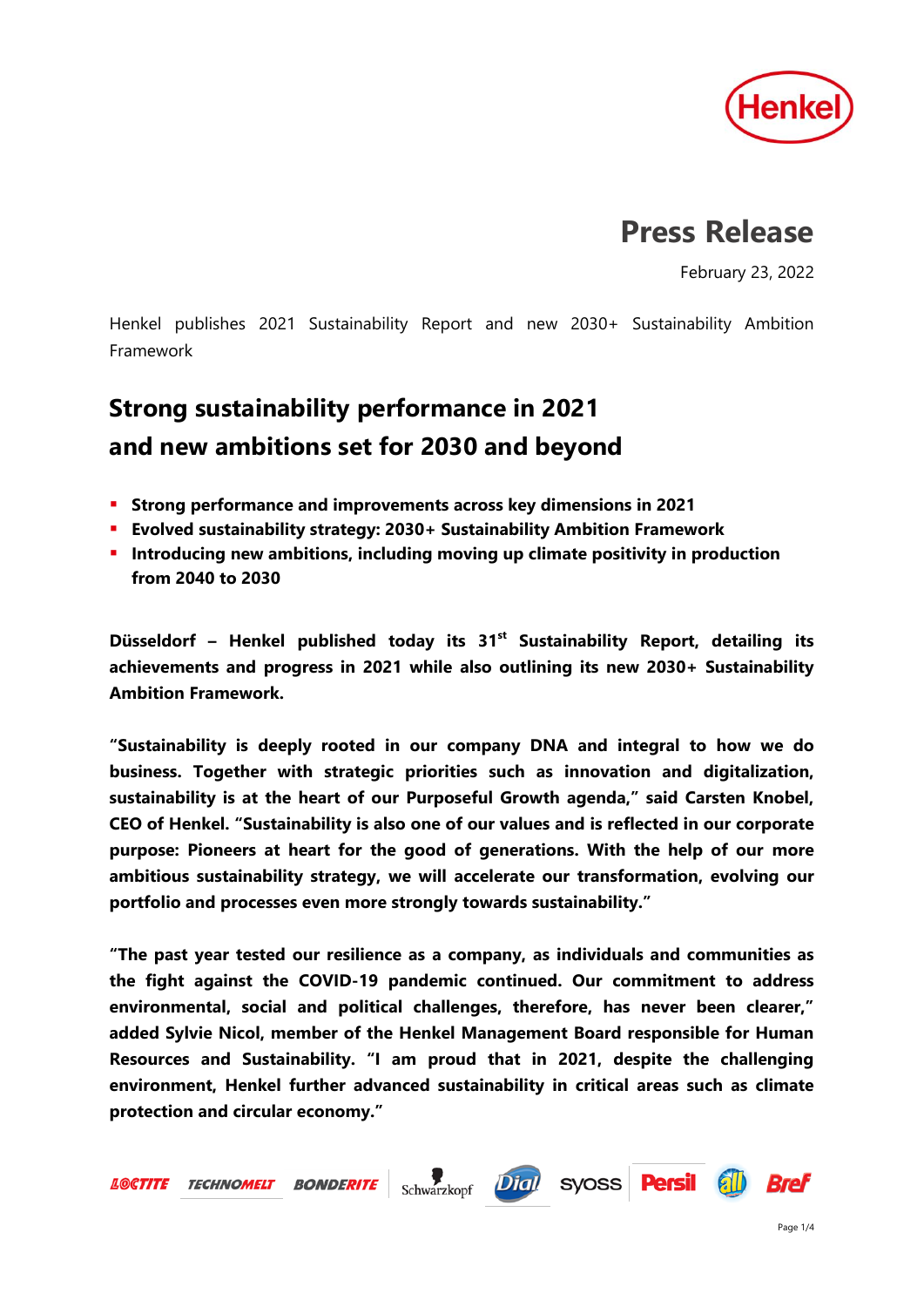### **Strong track record in a challenging year**

In 2021, Henkel further anchored its sustainability strategy in the business, reduced  $CO<sub>2</sub>$ emissions in its operations (in particular by converting to green electricity) and made further progress in sustainable sourcing of raw materials as well as in sustainable finance, among others.

Henkel aims to **reduce its carbon footprint in production by 65 percent by 2025** (vs base year 2010). **By the end of 2021, Henkel had already halved its CO<sup>2</sup> footprint in production**. To achieve this, the company also focuses on improving its energy efficiency and sourcing 100 percent of its electricity exclusively from renewable sources by 2030. By the end of 2021, Henkel **fully transitioned production in 21 countries, including in Columbia and France, to electricity that is 100 percent renewable**. Today, Henkel stands already at **68 percent renewable electricity usage**.

In addition, Henkel is actively committed to building a true **circular economy**, working with various partners along the entire value chain and cooperating on international initiatives such as Plastic Bank and the New Plastics Economy by the Ellen MacArthur Foundation. The company's ambitious packaging strategy aims to reduce and recycle packaging materials and prevent them from entering the environment. One of its highlight targets **by 2025 is for 100 percent of Henkel's packaging to be recyclable or reusable**. At the end of 2021, the share was already around 86 percent. Henkel is also working steadily to **increase the proportion of recycled material in its packaging to more than 30 percent for all plastic packaging** for its consumer goods products worldwide by 2025. At the end of 2021, the company increased this share to approximately 18 percent.

Henkel also made good progress in its journey to **source 100 percent of its palm and palm kernel oil responsibly**. In 2021, the company sourced 93 percent of its total requirements and the derivatives as certified raw materials according to the RSPO ("Roundtable on Sustainable Palm Oil") mass balance model. Henkel attributes some of its successes to its long-standing collaboration with development organization Solidaridad, which supports smallholder palm oil farmers in South America, Africa and Asia. Until today, the partners have been able to positively impact around more than 36,000 smallholder farmers around the world.

Another important milestone was the announcement of Henkel's new **Sustainable Finance Framework**, creating a direct link between its sustainability strategy and its funding strategy. The framework includes two possible forms of financing: the issuance of sustainability-linked bonds as well as green bonds. In 2021, Henkel placed the first two issues under the terms of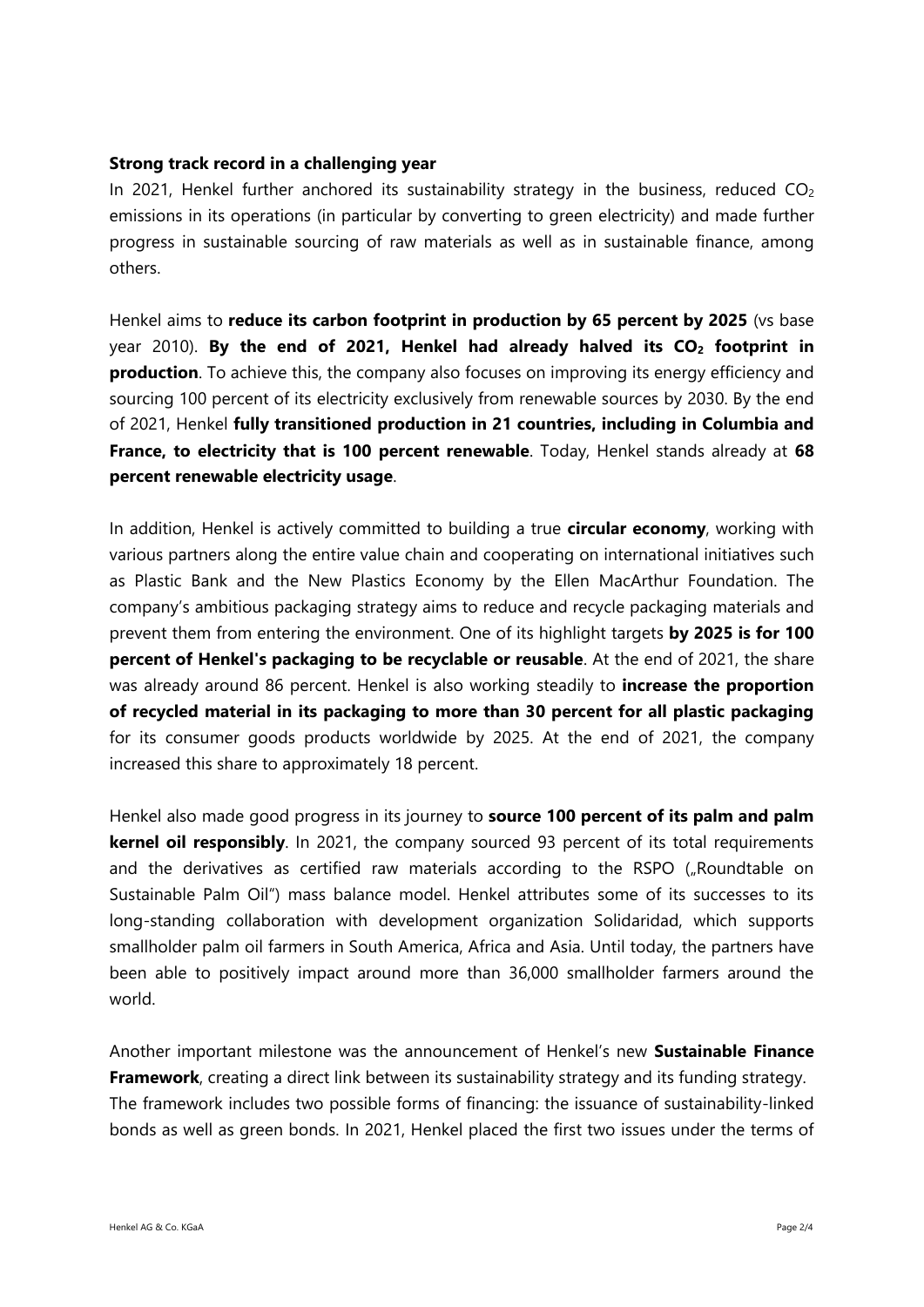this framework, making it the first company in its sector to place a euro bond whose interest rate is linked to the achievement of specific sustainability targets. In total, **bonds with a volume of more than 700 million euros were issued**.

## **Advancing targets and ambitions through the 2030+ Sustainability Ambition Framework**

These achievements are in line with Henkel's objectives set in a long-term strategy in 2010. After a decade of successfully driving progress in sustainability, Henkel reflected in 2021 on ongoing external developments and expectations for its strategy and ambitions going forward.

This review resulted in a **new 2030+ Sustainability Ambition Framework,** which also includes **new, additional long-term ambitions** that will help transform the economy and society toward sustainability.

Henkel's 2030+ Sustainability Ambition Framework consists of three dimensions:

- **Regenerative Planet:** enable a circular and net-zero carbon future by transforming the business, products and raw materials underpinned by science and innovation.
- **Thriving Communities**: help people lead a better life through the collective strength of the business and brands by supporting equity, education and wellbeing.
- **Trusted Partner**: drive performance and systems change with integrity through values-based culture, deep rooting in science and passion for technology.

"We want to ensure the framework's ambitions align our stakeholders' expectations of addressing environmental, social and governance (ESG) topics with our increasing depth of engagement in these areas," explained Ulrike Sapiro, Chief Sustainability Officer at Henkel. "We looked at where we can go further, act faster and be bolder – and one of our key outcomes included moving forward climate positivity in our production from 2040 to 2030."

## **Key new ambitions** include:

- Aim for **climate-positive operations by 2030** and set a net-zero pathway for Scope 3 emissions (from source to shelf), in line with the Science Based Targets initiative.
- Enhance circularity by **increasing circular use of water and production waste material by 2030**
- Achieve **gender parity across all management levels by 2025**
- Expand **community education programs and volunteering**
- Shape the **future of work** for the company and its employees through further development and expansion of the 2021-initiated "Smart Work" program